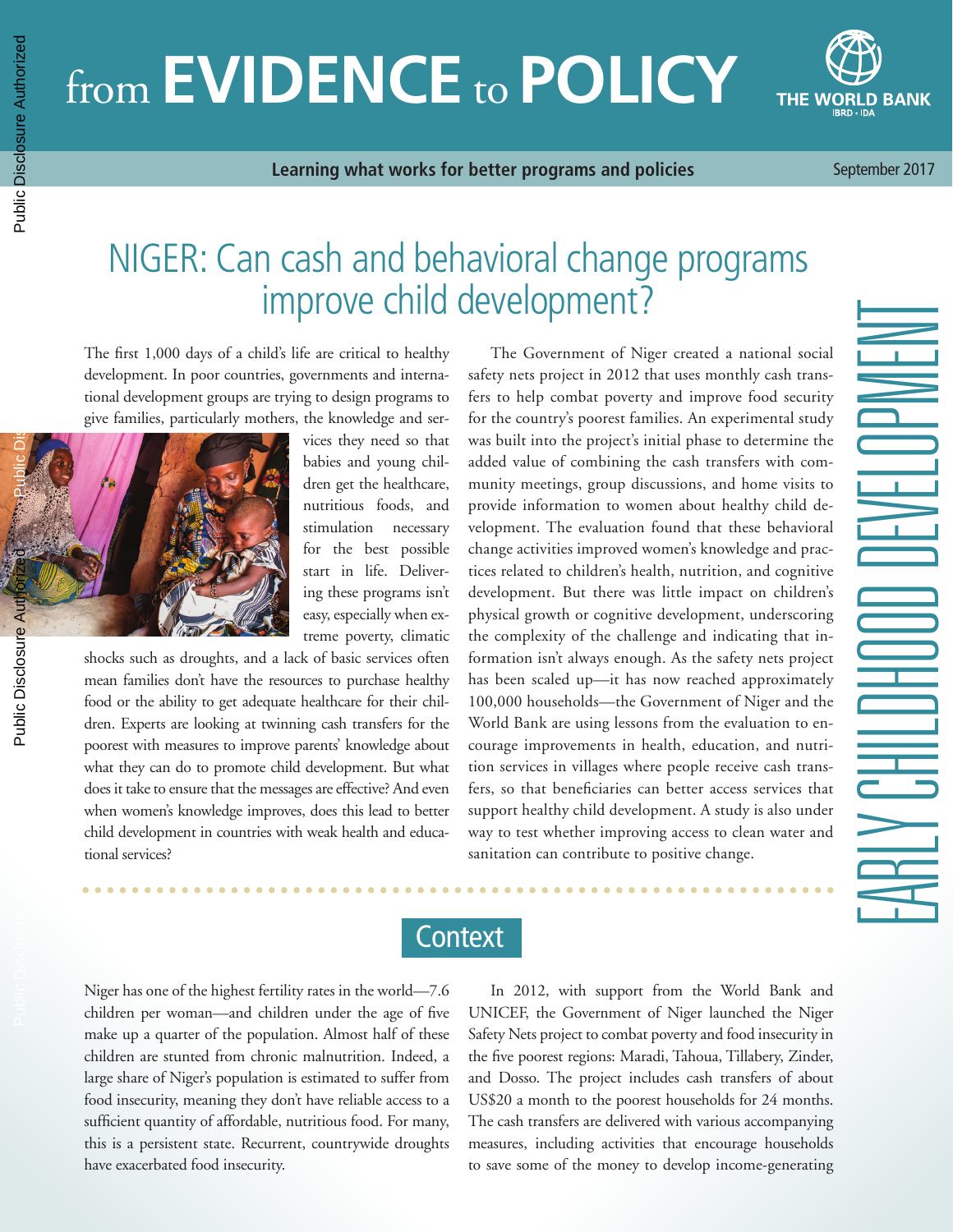activities [\(World Bank Policy Research Working Paper 7839,](http://documents.worldbank.org/curated/en/402771474989456640/pdf/WPS7839.pdf)  [September 2016\).](http://documents.worldbank.org/curated/en/402771474989456640/pdf/WPS7839.pdf) Another set of activities, which was the focus of this impact evaluation, seeks to increase community knowledge of children's nutrition and development issues, and to encourage positive parenting practices through activities that encourage behavioral changes for mothers and for the community as a whole. The topics covered in the activities are based partially on UNICEF's "Essential Family Practices" modules, which promote, among other things, exclusive breastfeeding for the first six months, adding nutritious foods to a child's diet, and sleeping under insecticide-treated mosquito nets. The activities also address

issues related to child stimulation and protection, such as the importance of talk and play, positive disciplining, and socio-emotional development. The information is delivered during monthly village assemblies for both beneficiaries and non-beneficiaries; monthly discussions among social safety net beneficiaries only; and regular home visits to provide mothers with information on nutrition, health, child protection, and psycho-social stimulation. The village meetings are delivered by a local non-governmental organization, while specially trained community educators conduct the group discussions and home visits, which were held monthly. All activities continued for 18 months.

## Evaluation

A randomized control trial was used to evaluate the effectiveness of the added behavioral change activities related to parenting practices on households receiving cash transfers. The impact evaluation focused on the first cycle of approximately 10,000 households receiving cash transfers in the Dosso and Maradi region, starting in February and March 2013 and ending between March and April 2015. Households eligible for cash transfers were divided by villages into 100 clusters, and among these, half of the clusters were randomly selected by public lottery to receive additional information about positive parenting practices.

The baseline survey was conducted in 2012, right before implementation of the safety nets project and prior to the randomization of the villages into the two different groups. The evaluation team conducted a follow-up survey between January and June 2015, around the time that households were exiting from the cash transfer program, to determine the impact of the behavioral change activities on parenting and child development.

#### **Niger at a glance**

- Niger is one of the least developed countries in the world.
- It ranked last in the 2015 United Nations Human Development Index (188 out of 188 countries).
- The fertility rate is 7.6 children per woman.
- Two-thirds of the population live below the poverty line, surviving on less than 1 dollar per day, and hunger is a daily challenge for many families.

## **Results**

The behavioral change activities, which include meetings and home visits, significantly improved nutrition practices among households receiving the cash transfer program: Parents reported that babies were more likely to be breastfed and were given higher-quality foods.

Mothers who received both cash and the behavioral change component of meetings and home visits were 55 percent more likely to report that they exclusively breastfed their children for the first six months, as compared to mothers who received cash only. Children between six and nine months old whose mothers received the full program were also more likely to get higher-quality foods, according to

This policy note is based on the report on the evaluation, ["Transferts Monétaires, Valeur Ajoutée de Mesures d'Accompagnement Comportemental, et](http://documents.worldbank.org/curated/en/122221467609922455/pdf/ACS18664-FRENCH-77p-RapportdelEvaluationdImpactduProjetFiletsSociauxauNigerVersionFrancaise.pdf )  [Développement de la Petite Enfance," Report No: ACS18664, World Bank, June 2016;](http://documents.worldbank.org/curated/en/122221467609922455/pdf/ACS18664-FRENCH-77p-RapportdelEvaluationdImpactduProjetFiletsSociauxauNigerVersionFrancaise.pdf ) and ["Promoting Positive Parenting Practices in Niger through a Cash](https://bernardvanleer.org/app/uploads/2017/06/ECM17_12_Niger_Barry.pdf ) [Transfer Programme,"](https://bernardvanleer.org/app/uploads/2017/06/ECM17_12_Niger_Barry.pdf ) Oumar Barry, Ali Mory Maïdoka, Patrick Premand, Early Childhood Matters, Bernard van Leer Foundation, 2017.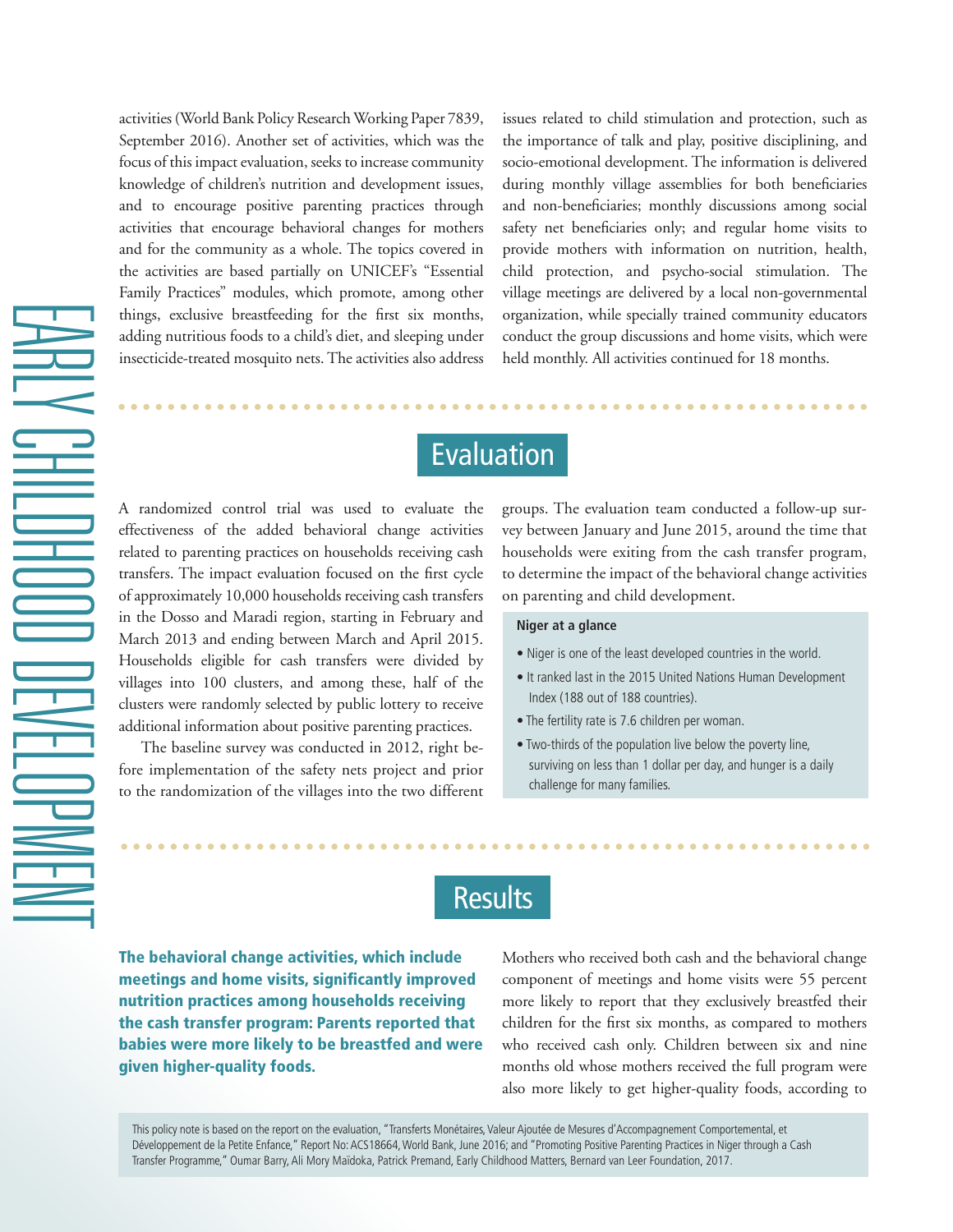their mothers, with an increase in eggs, biscuits, cereals, and fish. Children's overall food security—meaning that their parents reported they had a diversified diet—also increased by about 11 percent.

#### Mothers who received the behavioral change component were more likely to report engaging in practices that stimulated their children and less likely to use violence or negative practices in disciplining their children…

The evaluation found an increase of 17 percent in children's "stimulation index," which included a mix of activities undertaken by adults with young children, such as reading, storytelling, playing, naming, counting, or drawing. While the percentage of children who played with an adult household member didn't change, children engaged in more varied play.

Families were also 15 percent less likely to use negative forms of discipline, such as yelling, slapping, or hitting, based on mothers' reports. For example, there was a 20 percent drop in hitting children with an object, a 25 percent decline in yelling at children, and a 22 percent drop in slapping children.

#### …and more likely to carry out recommended preventative health practices.

Children aged 12 months to 24 months whose mothers received the parenting training were 19 percent more likely or 11 percentage points up from 59 percent—to have had all necessary vaccinations. The rate of receiving iron supplements rose by 9.6 percentage points from about 17 percent.

#### Reports of disease were less common among children whose families received the behavioral change component, and when kids did get sick, parents were more likely to report that they took them to a health center.

For children under age five, reported illness decreased by five percentage points, and the probability of using health services in case of illness increased by six percentage points. However, there was no impact on vitamin A supplementation, the share of children sleeping under a treated mosquito net, or the likelihood that children would have a birth certificate.

#### Nevertheless, despite positive impacts on reported behavior, the evaluation found only limited developmental improvement on children themselves.

Children's socio-emotional development, in terms of how they scored on various measures, improved by three percent, while children's physical development, in terms of weight for height and other growth measurements, wasn't any better than that for families that only participated in the cash program. Similarly, the evaluation found no impact on children's cognitive development. As impacts were measured shortly after completion of the behavioral change activities started, more time may be needed before any changes materialize in child development.

#### The behavioral change component itself was very popular.

On average, 92 percent of beneficiaries in the cash transfer program who were eligible for the meetings and home visits took part regularly. In addition, many individuals who didn't



receive the cash transfers also participated in the community meetings in targeted villages. In fact, the evaluation found a positive effect also on villagers who weren't eligible for the cash transfer program. They also reported better nutrition practices, more stimulation activities, and a lower likelihood of using violence as a form of discipline for their children.

#### It is likely some improvements in implementation of the parenting component could yield better results, though overall implementation was satisfactory.

The delivery model for the behavioral change component was designed in a way to allow implementation at scale in a low-income setting. The community educators are local people who are not beneficiaries of the safety net program and they are paid about \$20 a month for their work. They receive two weeks of training at the start, followed by twoweek refresher courses after 6 months and 12 months of